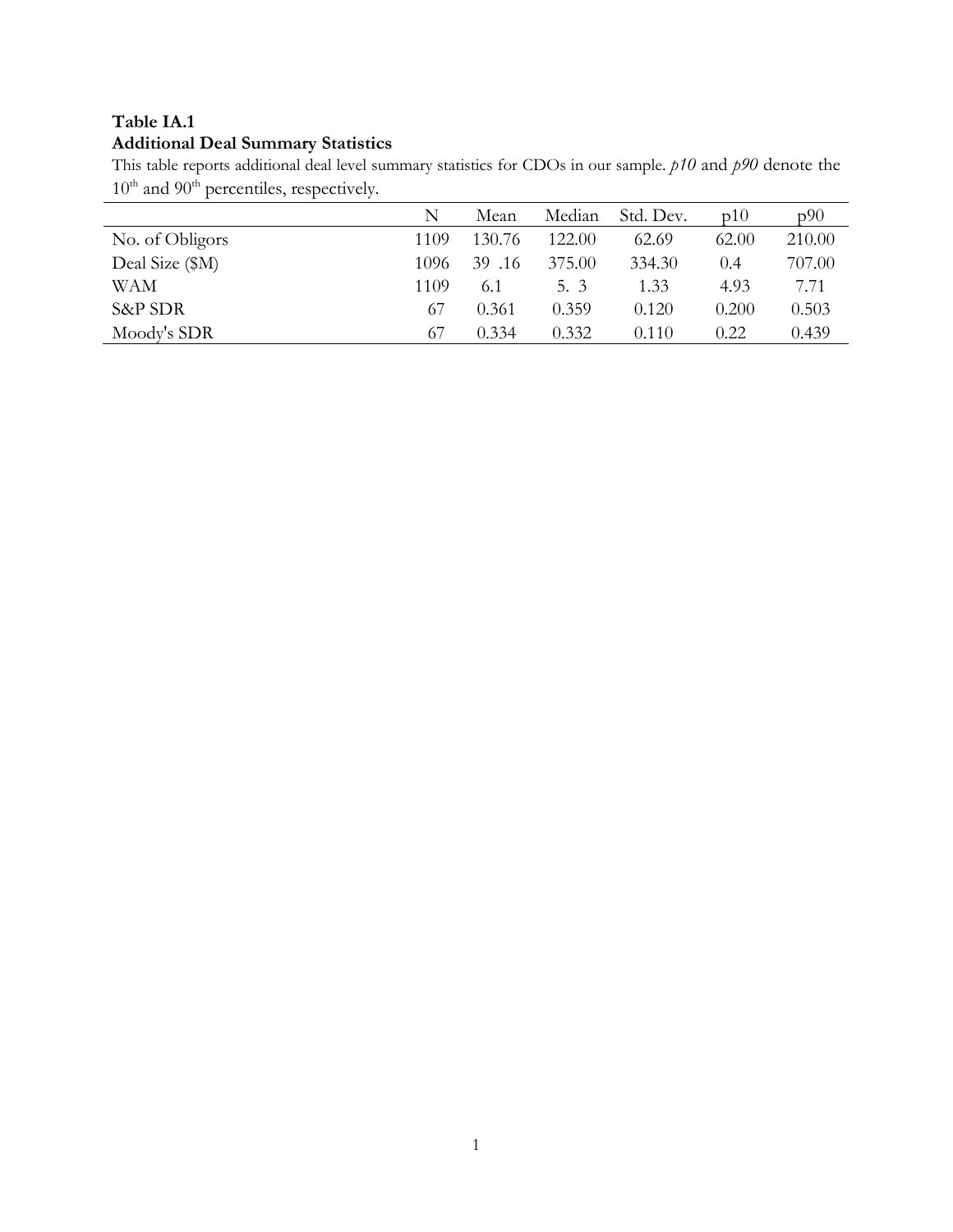# **Table IA.2 Correlation of Rating Changes**

This table reports the correlation matrix of directional rating changes. Reported are the time-series correlations for the percentage of directional rating changes at the monthly level from January 19 6 to December 2012.

|                  | Rating Downgrade | Rating Unchanged | Rating Upgrade |
|------------------|------------------|------------------|----------------|
| Rating Downgrade |                  |                  |                |
| Rating Unchanged | $-0.5$           |                  |                |
| Rating Upgrade   | $-0.160$         | $-0.319$         |                |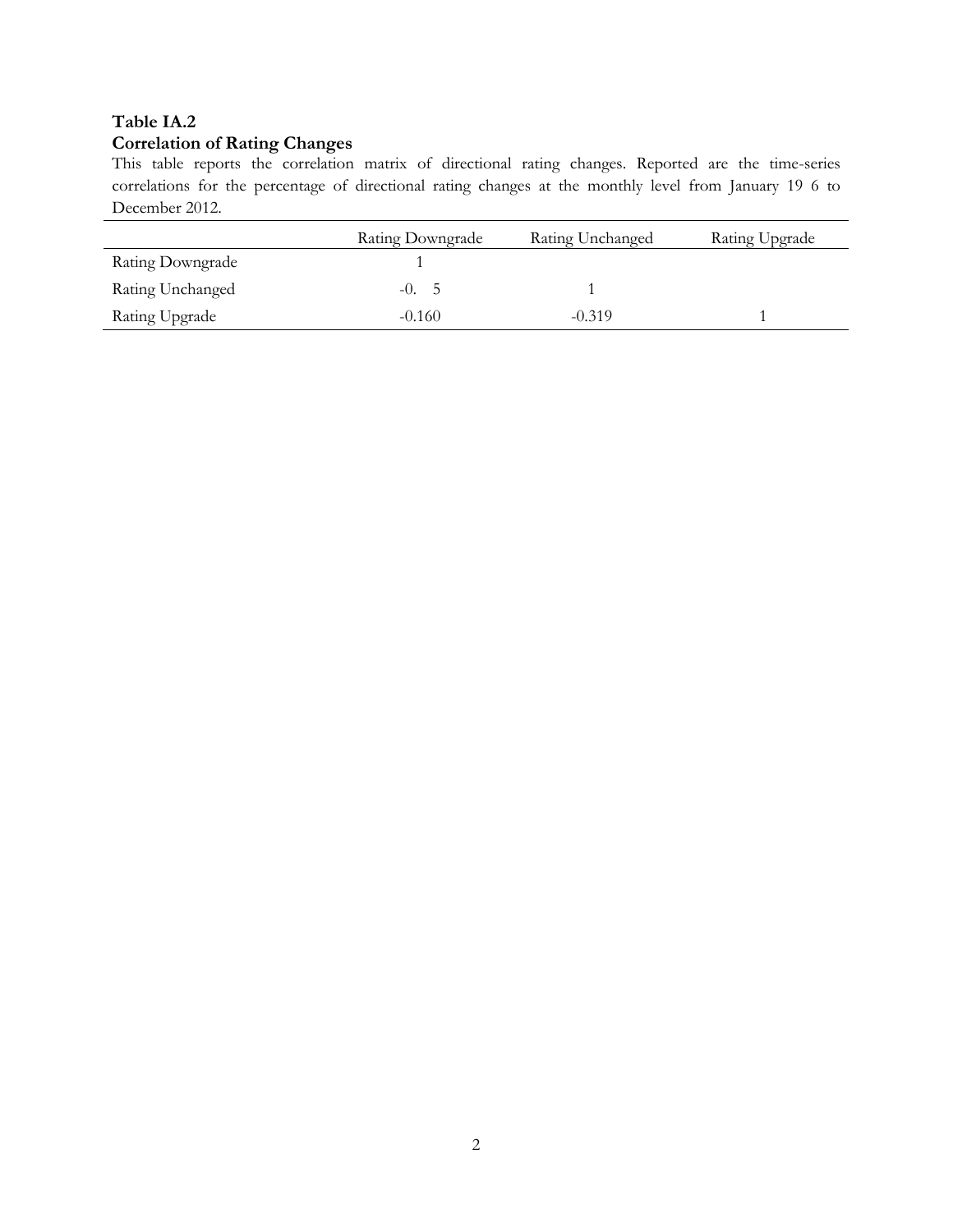#### **Corporate Default Correlations Prior to 2007**

This table reports the matrix of default correlations from three model specifications considering time-varying credit ratings and/or time-varying default frailty. Reported are the pair-wise 5-year default correlation between two bonds of varying credit quality from January 19 6 to December 2006. Panel A reports the results of a model including only model frailty, Panel B reports the results of a model only including timevarying rating transitions, and Panel C reports the results of a model including both frailty and rating transitions drawn from their joint distribution. We draw 100,000 sample rating transition and frailty paths 60 months in length for each pair of bonds and calculate the default probability of each bond over the 60 month period conditional on its monthly default intensities, and denote the bond as defaulting if a random variable drawn from a uniform distribution with a range of [0,1] is less than the default probability of the bond. We then calculate the default correlation from these 100,000 realizations of bond default.

|                                                                    | AAA        | AA     | A                | <b>BBB</b> | BB        | $\, {\bf B}$ | CCC                       | CC     |  |  |
|--------------------------------------------------------------------|------------|--------|------------------|------------|-----------|--------------|---------------------------|--------|--|--|
| <b>AAA</b>                                                         | 0.0000     |        |                  |            |           |              |                           |        |  |  |
| AA                                                                 | 0.0002     | 0.0000 |                  |            |           |              |                           |        |  |  |
| $\mathbf{A}$                                                       | 0.0003     | 0.0001 | 0.0001           |            |           |              |                           |        |  |  |
| <b>BBB</b>                                                         | 0.0003     | 0.0004 | 0.0004           | 0.0004     |           |              |                           |        |  |  |
| BB                                                                 | 0.0002     | 0.0002 | 0.0006           | 0.0010     | 0.0007    |              |                           |        |  |  |
| $\bf{B}$                                                           | 0.0004     | 0.0002 | 0.0006           | 0.000      | 0.0013    | 0.0012       |                           |        |  |  |
| CCC                                                                | 0.0001     | 0.0002 | 0.0005           | 0.000      | 0.0012    | 0.0015       | 0.0017                    |        |  |  |
| CC                                                                 | 0.0003     | 0.0002 | 0.0006           | 0.000      | 0.0014    | 0.0013       | 0.0019                    | 0.0024 |  |  |
| Panel B. Default Frailty                                           |            |        |                  |            |           |              |                           |        |  |  |
|                                                                    | <b>AAA</b> | AA     | $\boldsymbol{A}$ | <b>BBB</b> | <b>BB</b> | $\, {\bf B}$ | CCC                       | CC     |  |  |
| <b>AAA</b>                                                         | 0.0004     |        |                  |            |           |              |                           |        |  |  |
| AA                                                                 | 0.0001     | 0.0004 |                  |            |           |              |                           |        |  |  |
| $\boldsymbol{A}$                                                   | 0.0004     | 0.0014 | 0.0026           |            |           |              |                           |        |  |  |
| <b>BBB</b>                                                         | 0.0013     | 0.0035 | 0.0055           | 0.0121     |           |              |                           |        |  |  |
| ${\rm BB}$                                                         | 0.0029     | 0.006  | 0.0107           | 0.0242     | 0.0477    |              |                           |        |  |  |
| $\, {\bf B}$                                                       | 0.0042     | 0.0101 | 0.0164           | 0.0335     | 0.06      | 0.099        |                           |        |  |  |
| CCC                                                                | 0.0057     | 0.0123 | 0.0192           | 0.0404     | 0.063     | 0.1295       | 0.1<br>$\mathbf{1}$       |        |  |  |
| CC                                                                 | 0.0052     | 0.0110 | 0.0176           | 0.0367     | $0.07$ 7  | 0.120        | $0.1\,$<br>$\overline{4}$ | 0.1993 |  |  |
| Panel C. Jointly Determined Default Frailty and Rating Transitions |            |        |                  |            |           |              |                           |        |  |  |
|                                                                    | <b>AAA</b> | AA     | $\boldsymbol{A}$ | <b>BBB</b> | <b>BB</b> | $\, {\bf B}$ | CCC                       | CC     |  |  |
| <b>AAA</b>                                                         | 0.0015     |        |                  |            |           |              |                           |        |  |  |
| AA                                                                 | 0.0023     | 0.0036 |                  |            |           |              |                           |        |  |  |
| $\mathbf{A}$                                                       | 0.0044     | 0.005  | 0.00             |            |           |              |                           |        |  |  |
| <b>BBB</b>                                                         | 0.0067     | 0.0095 | 0.0157           | 0.024      |           |              |                           |        |  |  |
| ${\rm BB}$                                                         | 0.0105     | 0.0153 | 0.0237           | 0.0423     | 0.0697    |              |                           |        |  |  |
| $\bf{B}$                                                           | 0.0123     | 0.0197 | 0.0303           | 0.0543     | 0.0935    | 0.1165       |                           |        |  |  |
| CCC                                                                | 0.0140     | 0.0213 | 0.0324           | 0.052      | 0.101     | 0.1422       | 0.1772                    |        |  |  |
| CC                                                                 | 0.0136     | 0.0197 | 0.0321           | 0.0564     | $0.09$ 7  | 0.1349       | 0.17 7                    | 0.1765 |  |  |

**Panel A. Time-Varying Rating Transitions**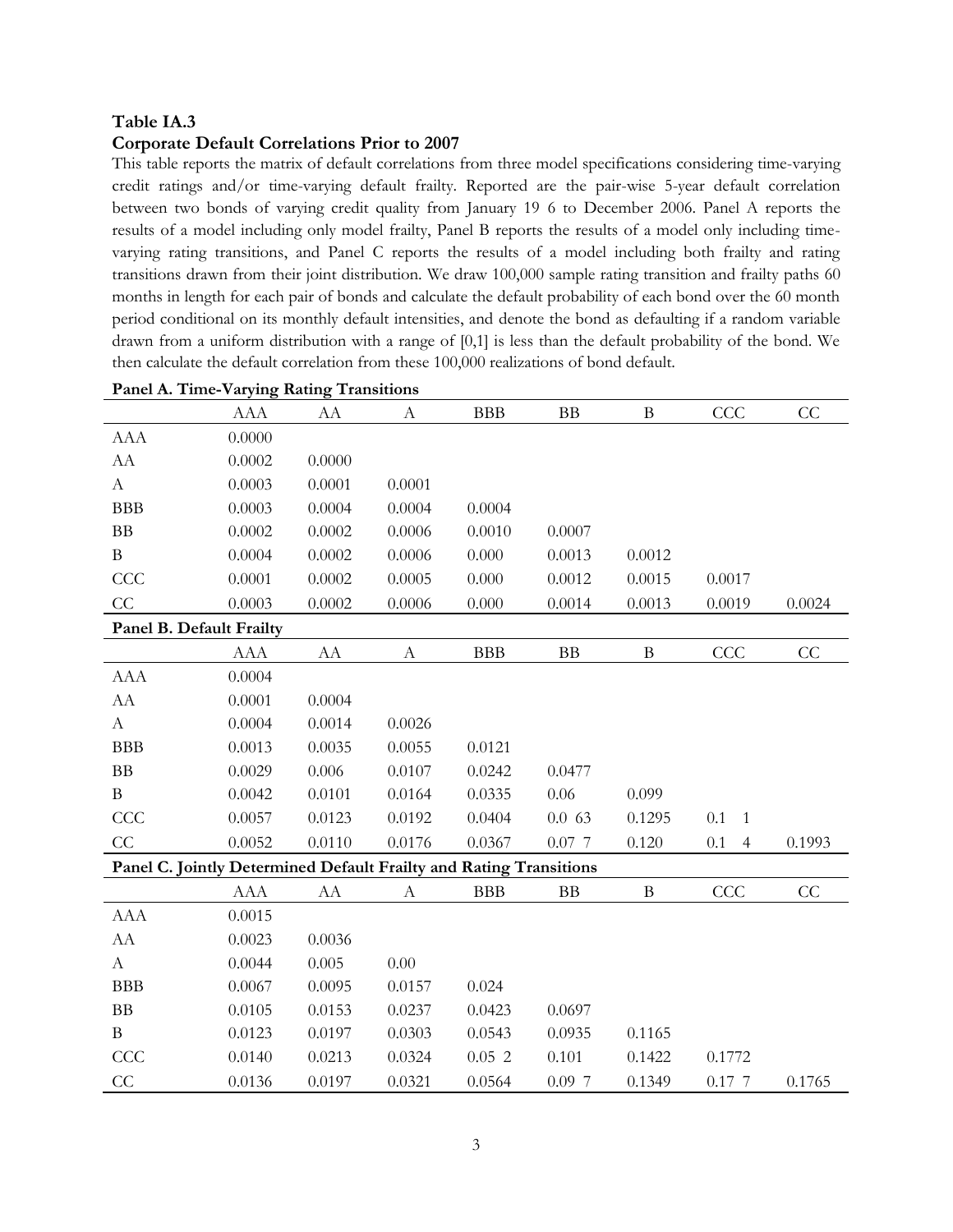**Corporate Default Correlations - Independently Drawn Frailty and Rating Change Paths**

This table reports the matrix of default correlations similar to Panel C of Table IV, with the exception that the frailty and rating transition paths are independently drawn. Reported are the pair-wise 5-year default correlations between two bonds of varying credit quality from January 19 6 to December 2012 (Panel A) and January 19 6 to December 2006 (Panel B). We draw 100,000 sample rating transition and frailty paths 60 months in length for each pair of bonds and calculate the default probability of each bond over the 60 month period conditional on its monthly default intensities, and denote the bond as defaulting if a random variable drawn from a uniform distribution with a range of [0,1] is less than the default probability of the bond. We then calculate the default correlation from these 100,000 realizations of bond default.

|                   | AAA    | AA        | A           | <b>BBB</b> | BB       | B            | CCC    | CC     |
|-------------------|--------|-----------|-------------|------------|----------|--------------|--------|--------|
| <b>AAA</b>        | 0.0037 |           |             |            |          |              |        |        |
| AA                | 0.0049 | 0.001     |             |            |          |              |        |        |
| A                 | 0.0072 | 0.010     | 0.0140      |            |          |              |        |        |
| <b>BBB</b>        | 0.0120 | 0.0169    | 0.0234      | 0.0361     |          |              |        |        |
| BB                | 0.0164 | 0.0232    | 0.0352      | 0.052      | $0.09$ 1 |              |        |        |
| B                 | 0.0190 | $0.02$ 7  | 0.0442      | 0.0707     | 0.1197   | 0.1494       |        |        |
| CCC               | 0.0197 | 0.025     | 0.0435      | 0.0736     | 0.1257   | 0.1694       | 0.1960 |        |
| CC                | 0.017  | 0.0265    | 0.0409      | 0.0712     | 0.1212   | 0.1641       | 0.1972 | 0.1979 |
| Panel B. Pre-2007 |        |           |             |            |          |              |        |        |
|                   | AAA    | AA        | A           | <b>BBB</b> | BB       | $\, {\bf B}$ | CCC    | CC     |
| <b>AAA</b>        | 0.0013 |           |             |            |          |              |        |        |
| AA                | 0.0024 | 0.0031    |             |            |          |              |        |        |
| A                 | 0.0036 | 0.0052    | 0.007       |            |          |              |        |        |
| <b>BBB</b>        | 0.0063 | 0.0090    | 0.0140      | 0.0243     |          |              |        |        |
| <b>BB</b>         | 0.0103 | 0.0137    | 0.0227      | 0.0411     | 0.066    |              |        |        |
| B                 | 0.0116 | 0.0190    | $0.02 \; 0$ | 0.050      | 0.074    | 0.1121       |        |        |
| CCC               | 0.0135 | 0.0197    | 0.0315      | 0.0555     | 0.0994   | 0.1403       | 0.1772 |        |
| CC                | 0.0131 | $0.01\,6$ | 0.0300      | 0.0549     | 0.0992   | 0.1332       | 0.1756 | 0.1731 |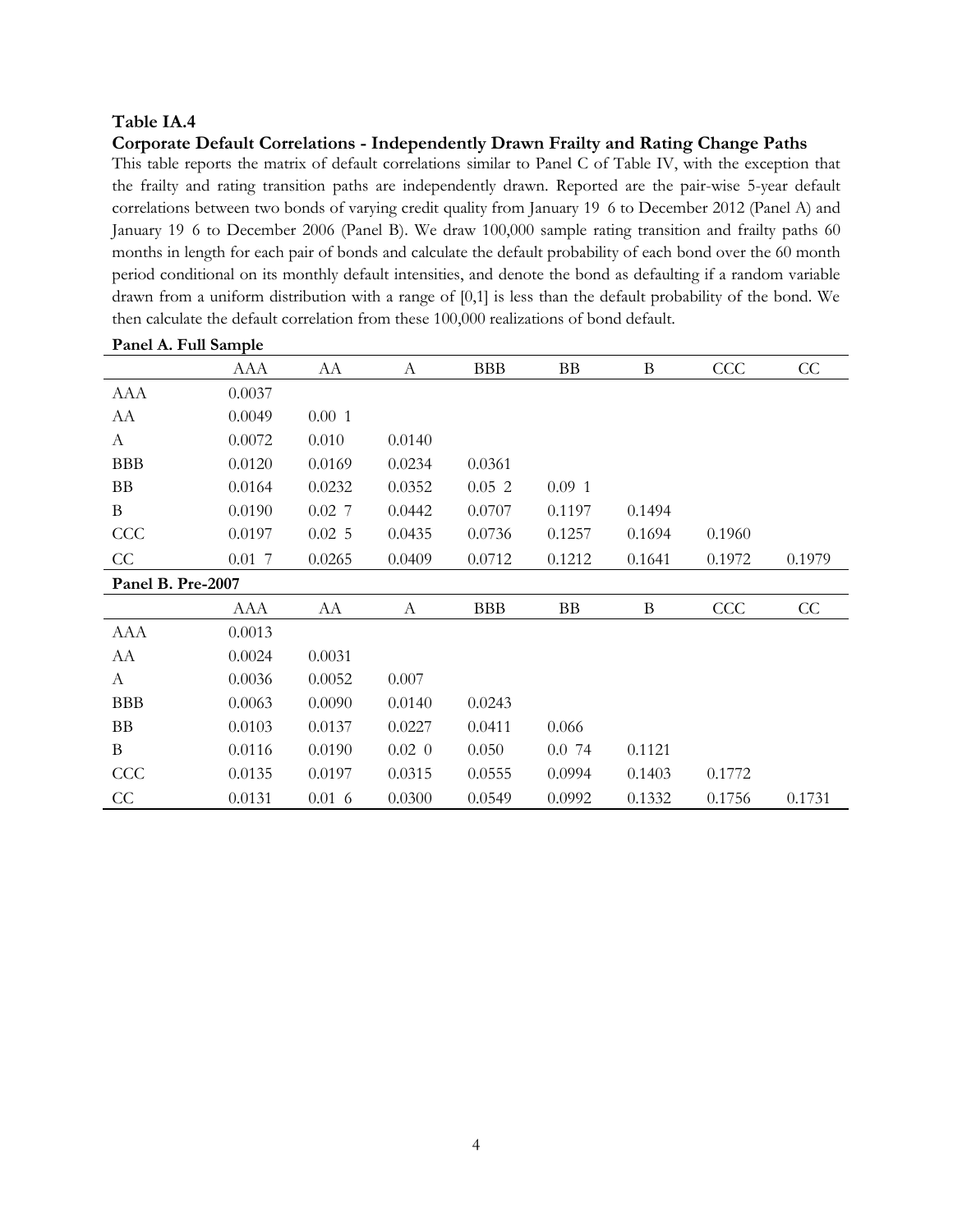# **Frailty Model Parameter Estimates – Asset Backed Security Defaults**

This table reports the parameter estimates of model frailty component when predicting defaults of ABS tranches with credit ratings lagged by one month and a time-varying rating transition matrix from January 1990 to December 2012 (Panel A) and from January 1990 to December 2006 (Panel B). Standard errors are reported in parenthesis.

| Panel A. Full Sample              |                   |                                   |                        |
|-----------------------------------|-------------------|-----------------------------------|------------------------|
| Time-Varying Transition Matrix:   |                   | Model Frailty:                    |                        |
| Unchanged Rating Scalar, $\gamma$ | 0.775<br>(0.0045) | Intercept, $\alpha$               | $-1.36$<br>(0.0166)    |
| Volatility, $\eta^{tm}$           | 0.067<br>(0.0006) | Volatility, $\eta^{frail}$        | 0.634<br>(0.0073)      |
| Reversion Speed, $\kappa^{tm}$    | 0.14<br>(0.040)   | Reversion Speed, $\kappa^{frail}$ | $0.1\;\;5$<br>(0.0126) |
| Panel B. Pre-2007                 |                   |                                   |                        |
| Time-Varying Transition Matrix:   |                   | Model Frailty:                    |                        |
| Unchanged Rating Scalar, $\gamma$ | 0.442<br>(0.0220) | Intercept, $\alpha$               | $-0.612$<br>(0.0576)   |
| Volatility, $\eta^{tm}$           | 0.045<br>(0.0020) | Volatility, $\eta^{fail}$         | 0.707<br>(0.016)       |
| Reversion Speed, $\kappa^{tm}$    | 0.626<br>(0.0992) | Reversion Speed, $\kappa^{frail}$ | 0.201<br>(0.0147)      |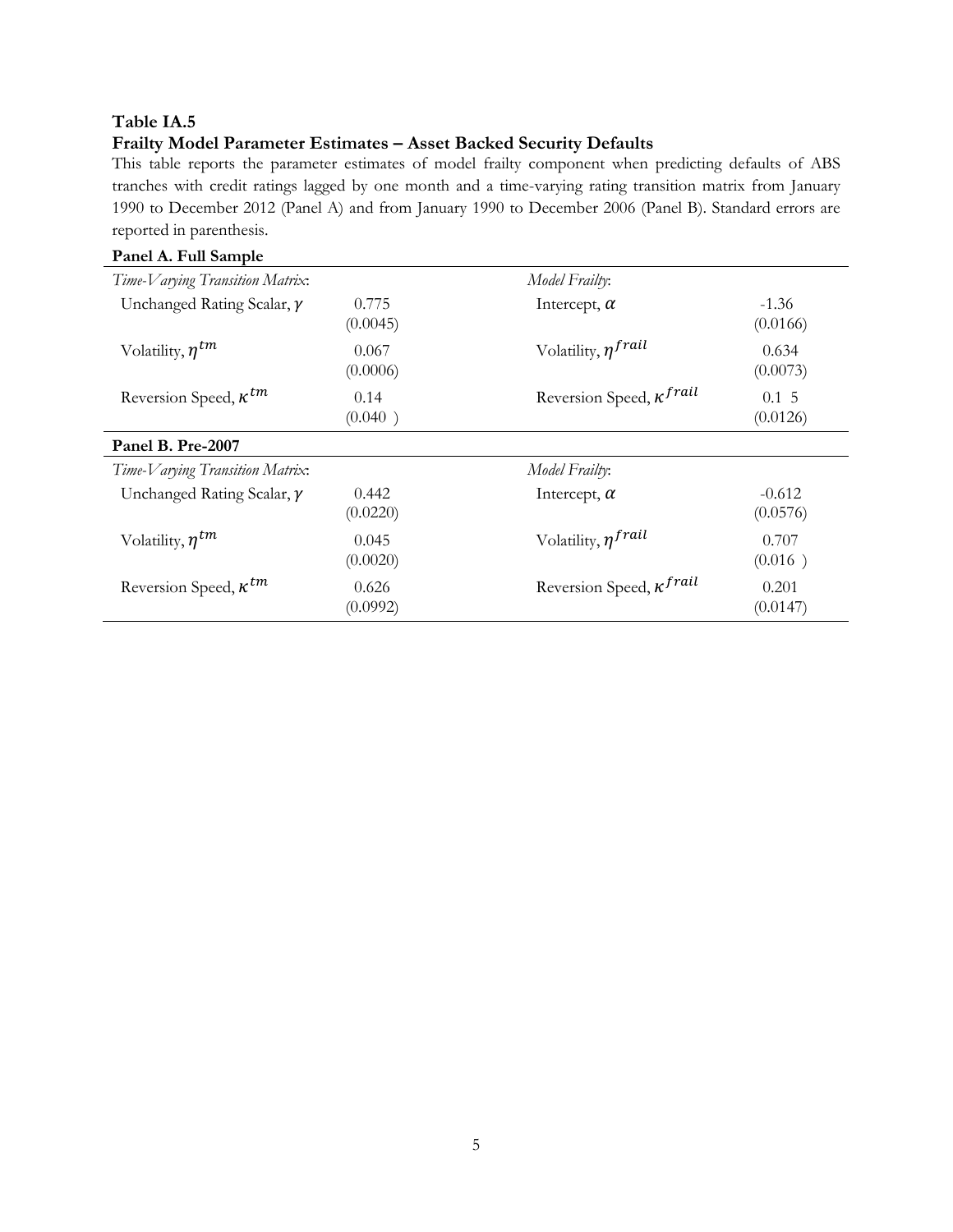### **ABS Default Correlations Prior to 2007**

This table reports the matrix of default correlations from three model specifications considering time-varying credit ratings and/or time-varying default frailty. Reported are the pair-wise 5-year default correlation between two bonds of varying credit quality from January 1990 to December 2006. Panel A reports the results of a model including only model frailty, Panel B reports the results of a model only including timevarying rating transitions, and Panel C reports the results of a model including both frailty and rating transitions drawn from their joint distribution. We draw 100,000 sample rating transition and frailty paths 60 months in length for each pair of bonds and calculate the default probability of each bond over the 60 month period conditional on its monthly default intensities, and denote the bond as defaulting if a random variable drawn from a uniform distribution with a range of [0,1] is less than the default probability of the bond. We then calculate the default correlation from these 100,000 realizations of bond default.

|                                                                    | <b>AAA</b> | AA         | A                     | <b>BBB</b> | <b>BB</b> | $\mathbf B$  | CCC    | CC     |
|--------------------------------------------------------------------|------------|------------|-----------------------|------------|-----------|--------------|--------|--------|
| <b>AAA</b>                                                         | 0.0005     |            |                       |            |           |              |        |        |
| ${\rm AA}$                                                         | $-0.0003$  | 0.000      |                       |            |           |              |        |        |
| $\mathbf{A}$                                                       | $-0.0002$  | 0.0011     | 0.0004                |            |           |              |        |        |
| <b>BBB</b>                                                         | 0.0012     | 0.0011     | 0.0005                | 0.0015     |           |              |        |        |
| BB                                                                 | 0.0000     | 0.0002     | 0.0009                | 0.0016     | 0.0013    |              |        |        |
| $\bf{B}$                                                           | 0.0003     | 0.0003     | 0.0009                | 0.0011     | 0.0010    | 0.0011       |        |        |
| CCC                                                                | 0.0003     | 0.0003     | 0.0004                | 0.0001     | 0.0007    | 0.0003       | 0.0003 |        |
| CC                                                                 | 0.0000     | $-0.0002$  | $-0.0001$             | 0.0001     | 0.0002    | $-0.0001$    | 0.0001 | 0.0002 |
| Panel B. Default Frailty                                           |            |            |                       |            |           |              |        |        |
|                                                                    | <b>AAA</b> | ${\rm AA}$ | $\boldsymbol{\rm{A}}$ | BBB        | $\rm BB$  | $\, {\bf B}$ | CCC    | CC     |
| <b>AAA</b>                                                         | 0.0007     |            |                       |            |           |              |        |        |
| AA                                                                 | 0.0001     | 0.0010     |                       |            |           |              |        |        |
| $\boldsymbol{A}$                                                   | $-0.0003$  | 0.0010     | 0.0020                |            |           |              |        |        |
| <b>BBB</b>                                                         | 0.0014     | 0.0023     | 0.0041                | 0.009      |           |              |        |        |
| BB                                                                 | 0.0027     | 0.0060     | 0.0090                | $0.01\,6$  | 0.0365    |              |        |        |
| $\, {\bf B}$                                                       | 0.0032     | 0.0075     | 0.0125                | 0.0250     | 0.0514    | 0.0723       |        |        |
| CCC                                                                | 0.0037     | 0.001      | 0.0125                | 0.0265     | 0.0562    | 0.02         | 0.1097 |        |
| $\rm CC$                                                           | 0.0025     | 0.005      | 0.0095                | 0.0201     | 0.0426    | 0.0650       | 0.093  | 0.095  |
| Panel C. Jointly Determined Default Frailty and Rating Transitions |            |            |                       |            |           |              |        |        |
|                                                                    | <b>AAA</b> | AA         | А                     | <b>BBB</b> | <b>BB</b> | $\, {\bf B}$ | CCC    | CC     |
| <b>AAA</b>                                                         | 0.0032     |            |                       |            |           |              |        |        |
| AA                                                                 | 0.0050     | 0.005      |                       |            |           |              |        |        |
| $\mathbf{A}$                                                       | 0.0060     | 0.0093     | 0.0133                |            |           |              |        |        |
| <b>BBB</b>                                                         | 0.0095     | 0.0127     | 0.0161                | 0.0231     |           |              |        |        |
| BB                                                                 | 0.0111     | $0.01$ 1   | 0.0243                | 0.0339     | 0.0493    |              |        |        |
| $\, {\bf B}$                                                       | 0.0129     | 0.0217     | $0.02$ 2              | 0.0400     | 0.053     | 0.0715       |        |        |
| CCC                                                                | 0.0119     | 0.0203     | 0.0250                | 0.035      | 0.059     | 0.0761       | 0.067  |        |
| CC                                                                 | 0.0107     | 0.015      | 0.0235                | 0.0343     | 0.0544    | 0.0695       | 0.032  | 0.0905 |

#### **Panel A. Time-Varying Rating Transitions**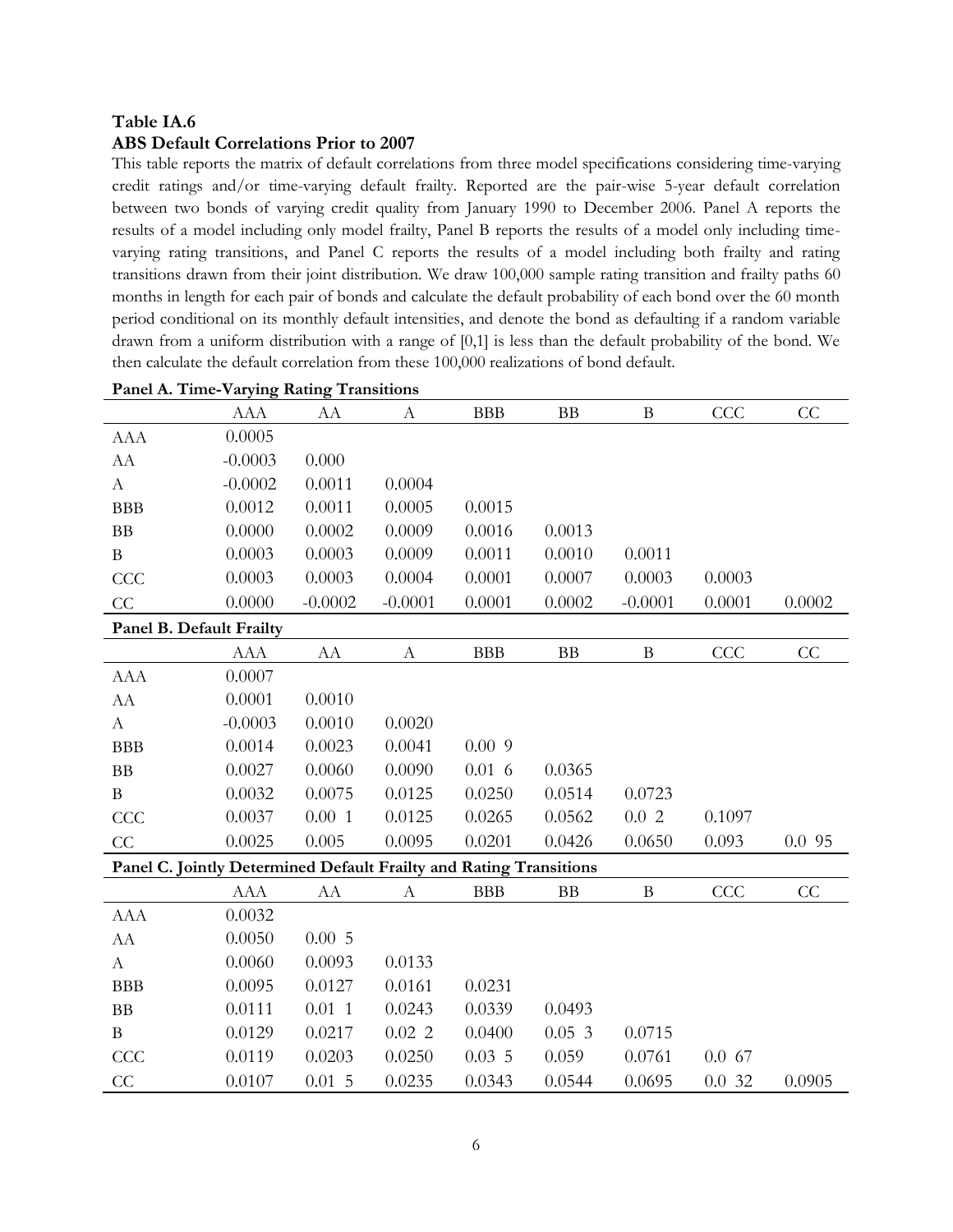### **ABS Default Correlations - Independently Drawn Frailty and Rating Change Paths**

This table reports the matrix of default correlations similar to Panel C of Table IV, with the exception that the frailty and rating transition paths are independently drawn. Reported are the pair-wise 5-year default correlations between two bonds of varying credit quality from January 1990 to December 2012 (Panel A) and January 1990 to December 2006 (Panel B). We draw 100,000 sample rating transition and frailty paths 60 months in length for each pair of bonds and calculate the default probability of each bond over the 60 month period conditional on its monthly default intensities, and denote the bond as defaulting if a random variable drawn from a uniform distribution with a range of [0,1] is less than the default probability of the bond. We then calculate the default correlation from these 100,000 realizations of bond default.

|                   | <b>AAA</b> | AA     | А      | <b>BBB</b> | BB       | B      | CCC         | CC    |
|-------------------|------------|--------|--------|------------|----------|--------|-------------|-------|
| <b>AAA</b>        | 0.009      |        |        |            |          |        |             |       |
| AA                | 0.0150     | 0.0241 |        |            |          |        |             |       |
| A                 | $0.01\ 0$  | 0.0305 | 0.0352 |            |          |        |             |       |
| <b>BBB</b>        | 0.0231     | 0.037  | 0.0451 | 0.0550     |          |        |             |       |
| BB                | 0.0243     | 0.0410 | 0.0527 | 0.065      | 0.024    |        |             |       |
| $\bf{B}$          | 0.0236     | 0.0420 | 0.0511 | 0.0675     | 0.0, 70  | 0.0961 |             |       |
| CCC               | 0.0160     | 0.027  | 0.0347 | $0.04$ 9   | 0.0715   | 0.063  | 0.0910      |       |
| CC                | 0.0094     | 0.0164 | 0.0207 | 0.0303     | 0.0495   | 0.0645 | $0.07 \, 0$ | 0.022 |
| Panel B. Pre-2007 |            |        |        |            |          |        |             |       |
|                   | AAA        | AA     | A      | <b>BBB</b> | BB       | B      | CCC         | CC    |
| <b>AAA</b>        | 0.0036     |        |        |            |          |        |             |       |
| AA                | 0.0041     | 0.002  |        |            |          |        |             |       |
| A                 | 0.005      | 0.0103 | 0.0113 |            |          |        |             |       |
| <b>BBB</b>        | 0.009      | 0.0144 | 0.0163 | 0.0232     |          |        |             |       |
| BB                | 0.0109     | 0.0176 | 0.0234 | 0.0327     | 0.045    |        |             |       |
| $\bf{B}$          | 0.0135     | 0.0203 | 0.0269 | 0.034      | 0.05     | 0.0719 |             |       |
| <b>CCC</b>        | 0.0122     | 0.0191 | 0.0264 | 0.0373     | $0.05$ 7 | 0.0761 | 0.0         |       |
| CC                | 0.0109     | 0.011  | 0.0233 | 0.0334     | 0.0536   | 0.0695 | 0.071       | 0.063 |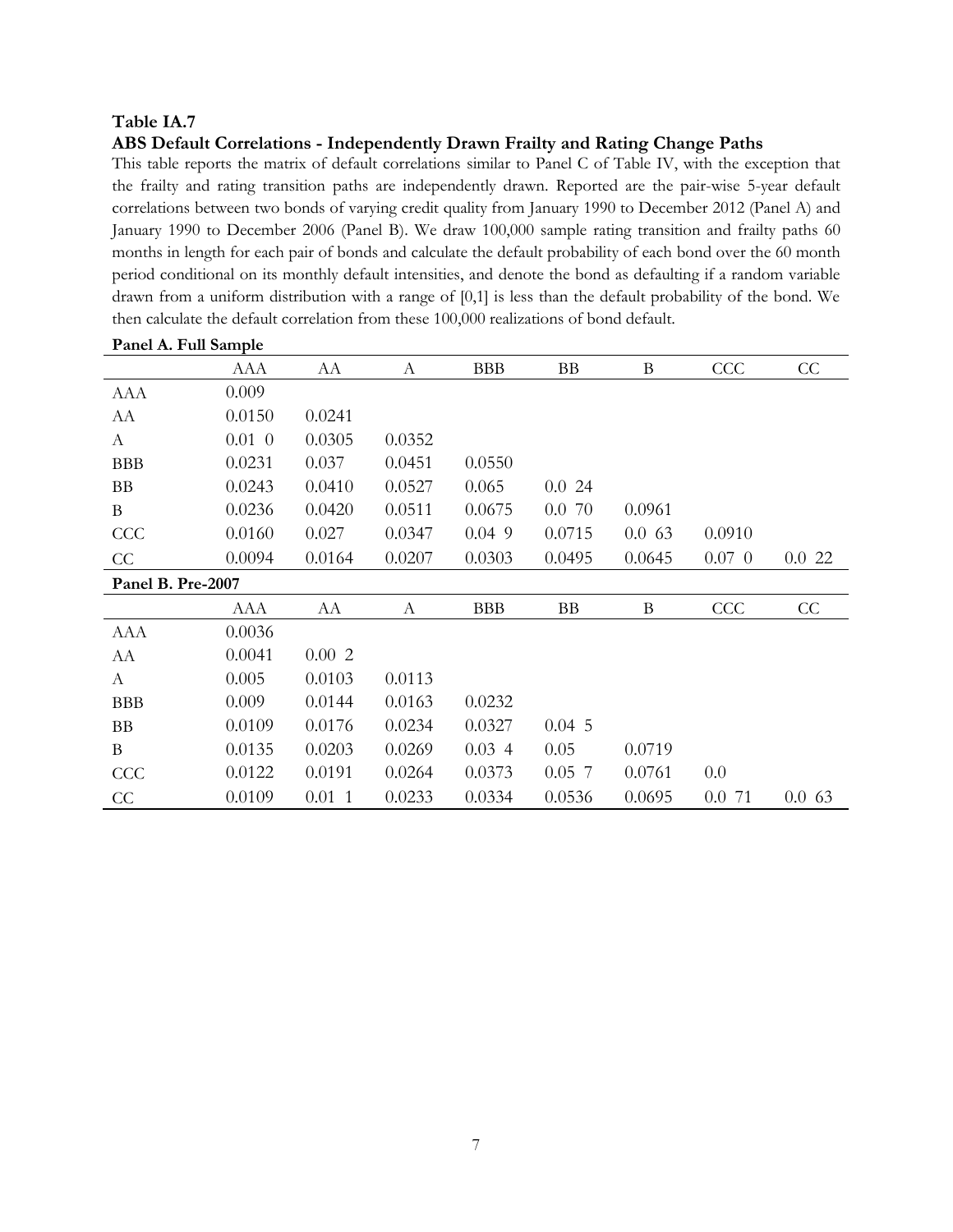# **Frailty Model Parameter Estimates – Mortgage Backed Security Defaults**

This table reports the parameter estimates of model frailty component when predicting defaults of MBS tranches with credit ratings lagged by one month and a time-varying rating transition matrix from January 1990 to December 2012 (Panel A) and from January 1990 to December 2006 (Panel B). Standard errors are reported in parenthesis.

| Panel A. Full Sample              |                        |                                   |                     |
|-----------------------------------|------------------------|-----------------------------------|---------------------|
| Time-Varying Transition Matrix:   |                        | Model Frailty:                    |                     |
| Unchanged Rating Scalar, $\gamma$ | 0. 77<br>(0.0046)      | Intercept, $\alpha$               | $-1.33$<br>(0.0261) |
| Volatility, $n^{tm}$              | 0.01<br>(0.0009)       | Volatility, $\eta^{fail}$         | 0.552<br>(0.0099)   |
| Reversion Speed, $\kappa^{tm}$    | $0.1 \; 1$<br>(0.0462) | Reversion Speed, $\kappa^{frail}$ | 0.130<br>(0.0254)   |
| Panel B. Pre-2007                 |                        |                                   |                     |
| Time-Varying Transition Matrix:   |                        | Model Frailty:                    |                     |
| Unchanged Rating Scalar, $\gamma$ | 0.546<br>(0.0235)      | Intercept, $\alpha$               | $-0.76$<br>(0.0 13) |
| Volatility, $\eta^{tm}$           | 0.054<br>(0.0025)      | Volatility, $\eta^{fail}$         | 0.535<br>(0.0267)   |
| Reversion Speed, $\kappa^{tm}$    | 0.23<br>(0.097)        | Reversion Speed, $\kappa^{frail}$ | 0.202<br>(0.042)    |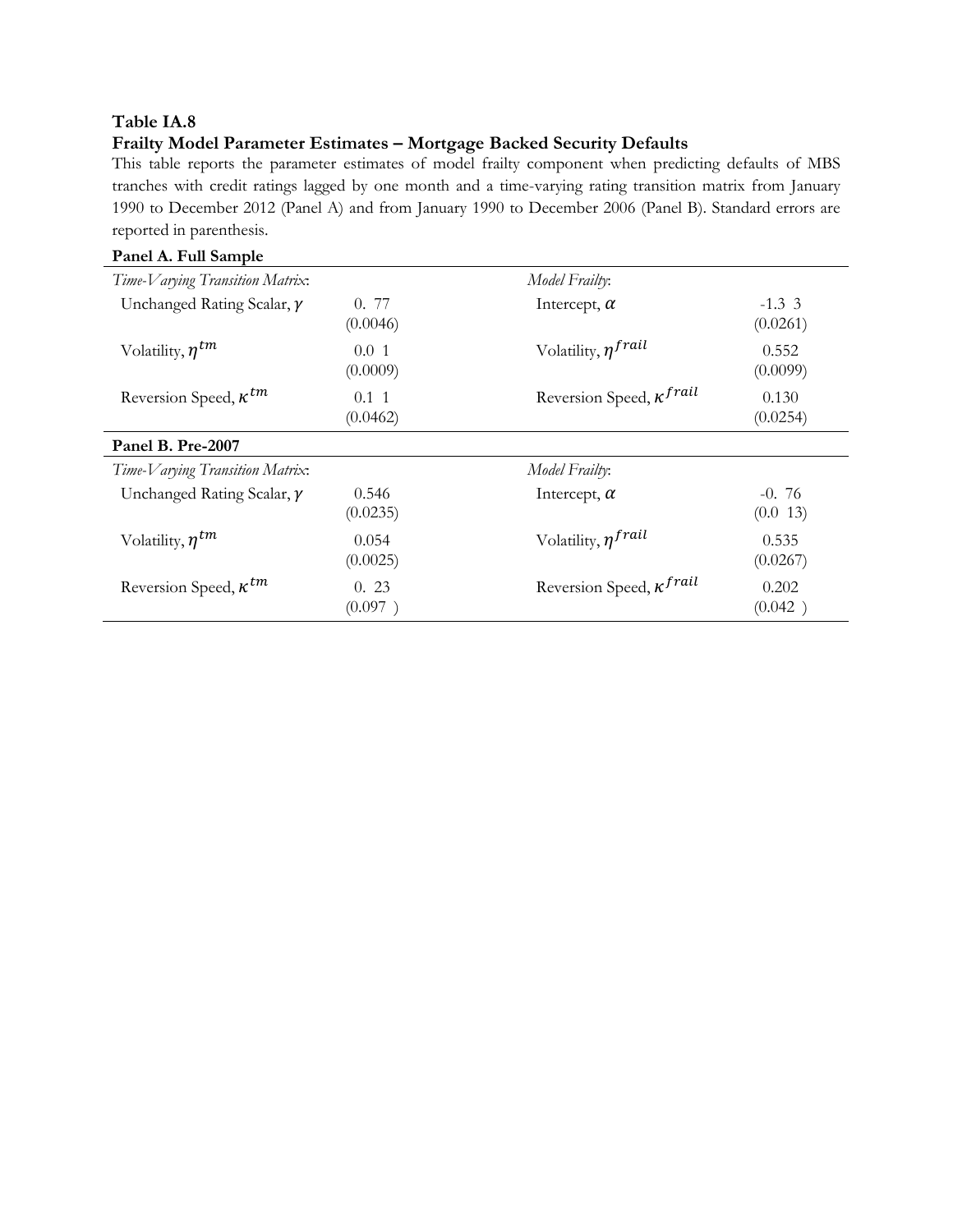### **MBS Default Correlations Prior to 2007**

This table reports the matrix of default correlations from three model specifications considering time-varying credit ratings and/or time-varying default frailty. Reported are the pair-wise 5-year default correlation between two bonds of varying credit quality from January 1990 to December 2006. Panel A reports the results of a model including only model frailty, Panel B reports the results of a model only including timevarying rating transitions, and Panel C reports the results of a model including both frailty and rating transitions drawn from their joint distribution. We draw 100,000 sample rating transition and frailty paths 60 months in length for each pair of bonds and calculate the default probability of each bond over the 60 month period conditional on its monthly default intensities, and denote the bond as defaulting if a random variable drawn from a uniform distribution with a range of [0,1] is less than the default probability of the bond. We then calculate the default correlation from these 100,000 realizations of bond default.

|                          | <b>AAA</b>                                                         | AA         | А                | <b>BBB</b> | <b>BB</b> | B            | CCC    | CC     |
|--------------------------|--------------------------------------------------------------------|------------|------------------|------------|-----------|--------------|--------|--------|
| <b>AAA</b>               | 0.000                                                              |            |                  |            |           |              |        |        |
| AA                       | 0.0003                                                             | 0.0004     |                  |            |           |              |        |        |
| $\mathbf{A}$             | $-0.0007$                                                          | 0.0010     | 0.0006           |            |           |              |        |        |
| <b>BBB</b>               | 0.0014                                                             | 0.0010     | $-0.0001$        | 0.0006     |           |              |        |        |
| BB                       | 0.0007                                                             | 0.0009     | 0.0006           | 0.0014     | 0.0010    |              |        |        |
| $\, {\bf B}$             | 0.0010                                                             | 0.0005     | 0.000            | 0.0004     | 0.0009    | 0.000        |        |        |
| CCC                      | 0.0000                                                             | 0.0003     | 0.0003           | 0.0001     | 0.0003    | 0.0004       | 0.0004 |        |
| CC                       | 0.0001                                                             | 0.0001     | 0.0001           | 0.0000     | 0.0001    | 0.0001       | 0.0001 | 0.0001 |
| Panel B. Default Frailty |                                                                    |            |                  |            |           |              |        |        |
|                          | <b>AAA</b>                                                         | ${\rm AA}$ | $\boldsymbol{A}$ | <b>BBB</b> | $\rm BB$  | $\, {\bf B}$ | CCC    | CC     |
| <b>AAA</b>               | 0.0000                                                             |            |                  |            |           |              |        |        |
| AA                       | 0.0002                                                             | 0.0004     |                  |            |           |              |        |        |
| $\boldsymbol{A}$         | $-0.0001$                                                          | $-0.0002$  | 0.0004           |            |           |              |        |        |
| <b>BBB</b>               | 0.0007                                                             | 0.000      | 0.0014           | 0.002      |           |              |        |        |
| BB                       | 0.0010                                                             | 0.0026     | 0.0040           | 0.001      | 0.0157    |              |        |        |
| $\, {\bf B}$             | 0.0015                                                             | 0.0029     | 0.0052           | 0.0105     | 0.0232    | 0.0340       |        |        |
| CCC                      | 0.0014                                                             | 0.0039     | 0.0066           | 0.0144     | 0.0303    | 0.0456       | 0.065  |        |
| CC                       | 0.0017                                                             | 0.0035     | 0.0055           | 0.0121     | 0.0256    | 0.0397       | 0.0597 | 0.052  |
|                          | Panel C. Jointly Determined Default Frailty and Rating Transitions |            |                  |            |           |              |        |        |
|                          | <b>AAA</b>                                                         | AA         | A                | <b>BBB</b> | BB        | $\bf{B}$     | CCC    | CC     |
| <b>AAA</b>               | 0.0010                                                             |            |                  |            |           |              |        |        |
| ${\rm AA}$               | 0.0024                                                             | 0.0040     |                  |            |           |              |        |        |
| $\mathbf{A}$             | 0.0030                                                             | 0.0054     | 0.0077           |            |           |              |        |        |
| <b>BBB</b>               | 0.0052                                                             | 0.0069     | 0.0100           | 0.0132     |           |              |        |        |
| $\rm BB$                 | 0.0060                                                             | 0.0096     | 0.0146           | 0.0190     | 0.022     |              |        |        |
| $\, {\bf B}$             | 0.0074                                                             | 0.0116     | 0.017            | 0.0227     | 0.0343    | 0.043        |        |        |
| CCC                      | 0.006                                                              | 0.0123     | 0.0170           | 0.023      | 0.0377    | 0.0476       | 0.0594 |        |
| CC                       | 0.0065                                                             | 0.0107     | 0.0164           | 0.0212     | 0.0343    | 0.0447       | 0.0571 | 0.0557 |

#### **Panel A. Time-Varying Rating Transitions**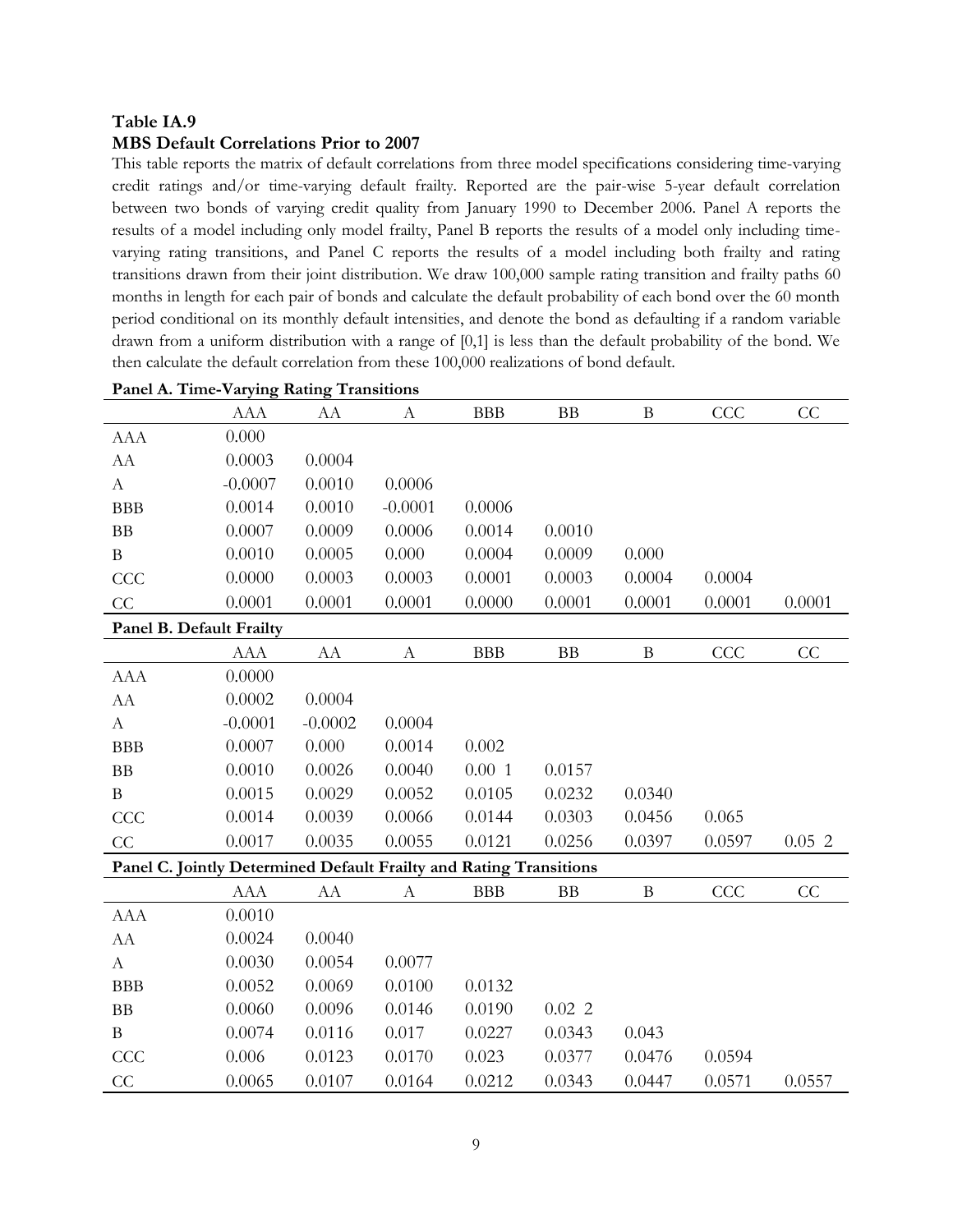### **MBS Default Correlations - Independently Drawn Frailty and Rating Change Paths**

This table reports the matrix of default correlations similar to Panel C of Internet Appendix Table IA.9, with the exception that the frailty and rating transition paths are independently drawn. Reported are the pair-wise 5-year default correlations between two bonds of varying credit quality from January 1990 to December 2012 (Panel A) and January 1990 to December 2006 (Panel B). We draw 100,000 sample rating transition and frailty paths 60 months in length for each pair of bonds and calculate the default probability of each bond over the 60 month period conditional on its monthly default intensities, and denote the bond as defaulting if a random variable drawn from a uniform distribution with a range of [0,1] is less than the default probability of the bond. We then calculate the default correlation from these 100,000 realizations of bond default.

|                   | <b>AAA</b> | AA     | A        | <b>BBB</b> | BB       | $\boldsymbol{B}$          | CCC    | CC     |
|-------------------|------------|--------|----------|------------|----------|---------------------------|--------|--------|
| <b>AAA</b>        | 0.0094     |        |          |            |          |                           |        |        |
| AA                | 0.0144     | 0.0272 |          |            |          |                           |        |        |
| A                 | 0.0200     | 0.0342 | 0.043    |            |          |                           |        |        |
| <b>BBB</b>        | 0.0242     | 0.0399 | 0.0532   | 0.0631     |          |                           |        |        |
| <b>BB</b>         | 0.0261     | 0.0446 | 0.0622   | 0.0760     | 0.0962   |                           |        |        |
| $\bf{B}$          | 0.0262     | 0.0431 | 0.0594   | 0.0751     | 0.101    | 0.1117                    |        |        |
| CCC               | 0.0174     | 0.022  | 0.0400   | 0.0537     | $0.0\,0$ | 0.1006                    | 0.1150 |        |
| CC                | 0.0123     | 0.0193 | $0.02$ 7 | 0.0402     | 0.0629   | $0.0\,$<br>$\overline{4}$ | 0.1053 | 0.104  |
| Panel B. Pre-2007 |            |        |          |            |          |                           |        |        |
|                   | AAA        | AA     | A        | <b>BBB</b> | BB       | B                         | CCC    | CC     |
| <b>AAA</b>        | 0.0021     |        |          |            |          |                           |        |        |
| AA                | 0.0020     | 0.0043 |          |            |          |                           |        |        |
| $\mathbf{A}$      | 0.0026     | 0.0057 | 0.0079   |            |          |                           |        |        |
| <b>BBB</b>        | 0.0057     | 0.0079 | 0.0097   | 0.0129     |          |                           |        |        |
| BB                | 0.0063     | 0.0104 | 0.0140   | 0.0195     | 0.0274   |                           |        |        |
| B                 | 0.002      | 0.0117 | 0.0171   | 0.022      | 0.0350   | 0.0431                    |        |        |
| <b>CCC</b>        | 0.0071     | 0.0122 | 0.0170   | 0.0239     | 0.0369   | 0.0479                    | 0.055  |        |
| CC                | 0.0066     | 0.0103 | 0.0160   | 0.0215     | 0.0337   | 0.046                     | 0.0562 | 0.0559 |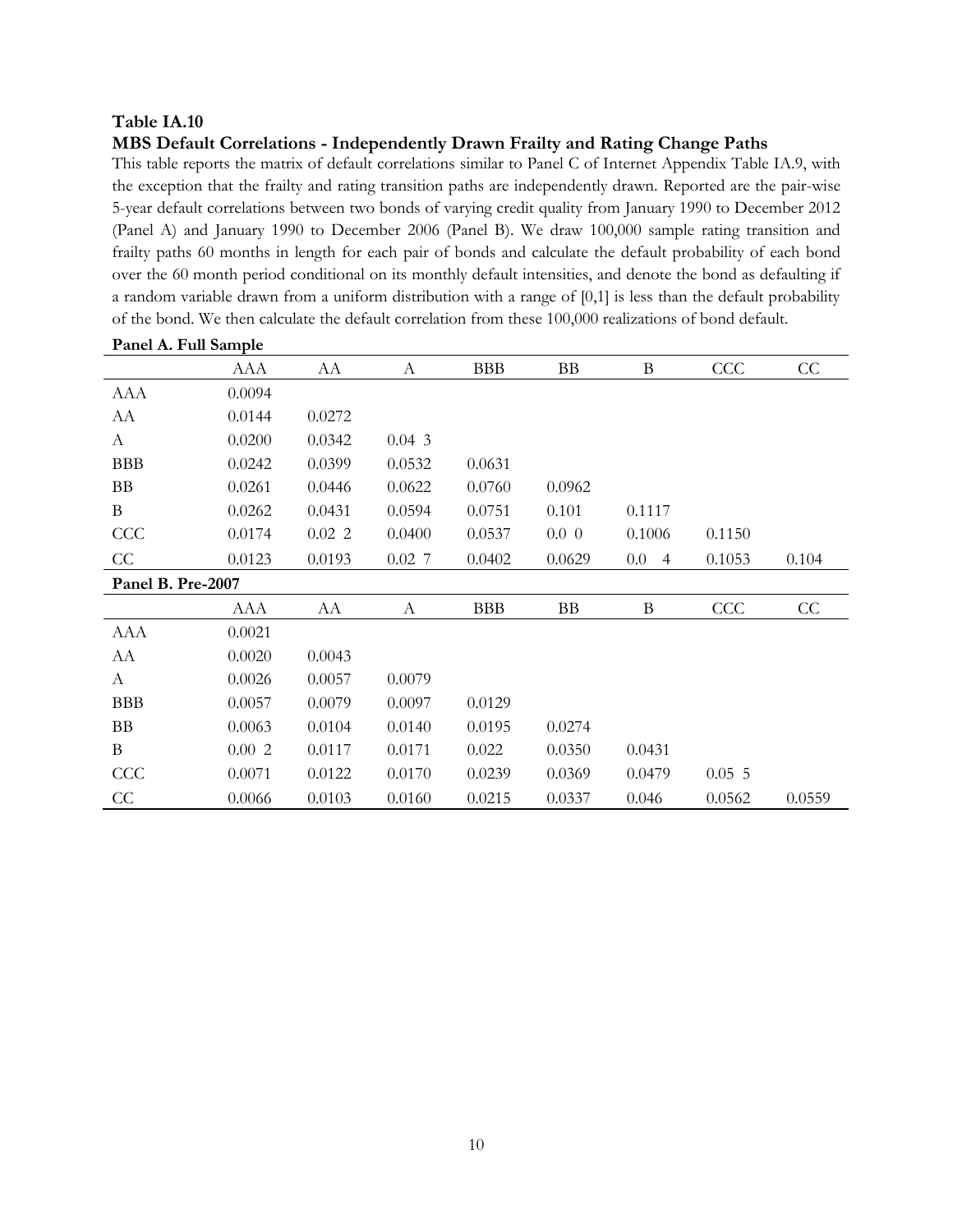# **Frailty Model Parameter Estimates – Regional Delinquencies**

This table reports the parameter estimates of regional frailty components when predicting 90 day loan delinquencies. Standard errors are reported in parenthesis.

| 90 Day Delinquency        |                      |                              |                   |  |  |  |  |  |  |
|---------------------------|----------------------|------------------------------|-------------------|--|--|--|--|--|--|
| Loan Characteristics      |                      | Frailty $Volatility, \eta$ : |                   |  |  |  |  |  |  |
| Intercept                 | $-4.000$<br>(0.0105) | Economy-Wide                 | 0.177<br>(0.0005) |  |  |  |  |  |  |
| Loan Interest Rate        | 0.130<br>(0.0003)    | Michigan                     | 0.045<br>(0.0019) |  |  |  |  |  |  |
| Ln(Loan Size)             | 0.119<br>(0.0006)    | Midwest                      | 0.020<br>(0.0007) |  |  |  |  |  |  |
| Loan-to-Value             | 0.0001<br>(0.0000)   | <b>NE</b>                    | 0.03<br>(0.0010)  |  |  |  |  |  |  |
| Second Lien               | 0.153<br>(0.0033)    | NY/PA                        | 0.050<br>(0.0012) |  |  |  |  |  |  |
| Credit Score              | $-0.005$<br>(0.0001) | Florida                      | 0.050<br>(0.0005) |  |  |  |  |  |  |
| <b>Full Documentation</b> | $-0.175$<br>(0.0034) | South                        | 0.05<br>(0.0011)  |  |  |  |  |  |  |
| Alternative Documentation | $-0.571$<br>(0.007)  | Texas                        | 0.055<br>(0.0005) |  |  |  |  |  |  |
| Low Documentation         | 0.147<br>(0.0034)    | Mountain                     | 0.04<br>(0.0004)  |  |  |  |  |  |  |
| No Documentation          | 0.143<br>(0.0065)    | California                   | 0.06<br>(0.0004)  |  |  |  |  |  |  |
|                           |                      | Mean Reversion, $\kappa$     | 0.039<br>(0.0061) |  |  |  |  |  |  |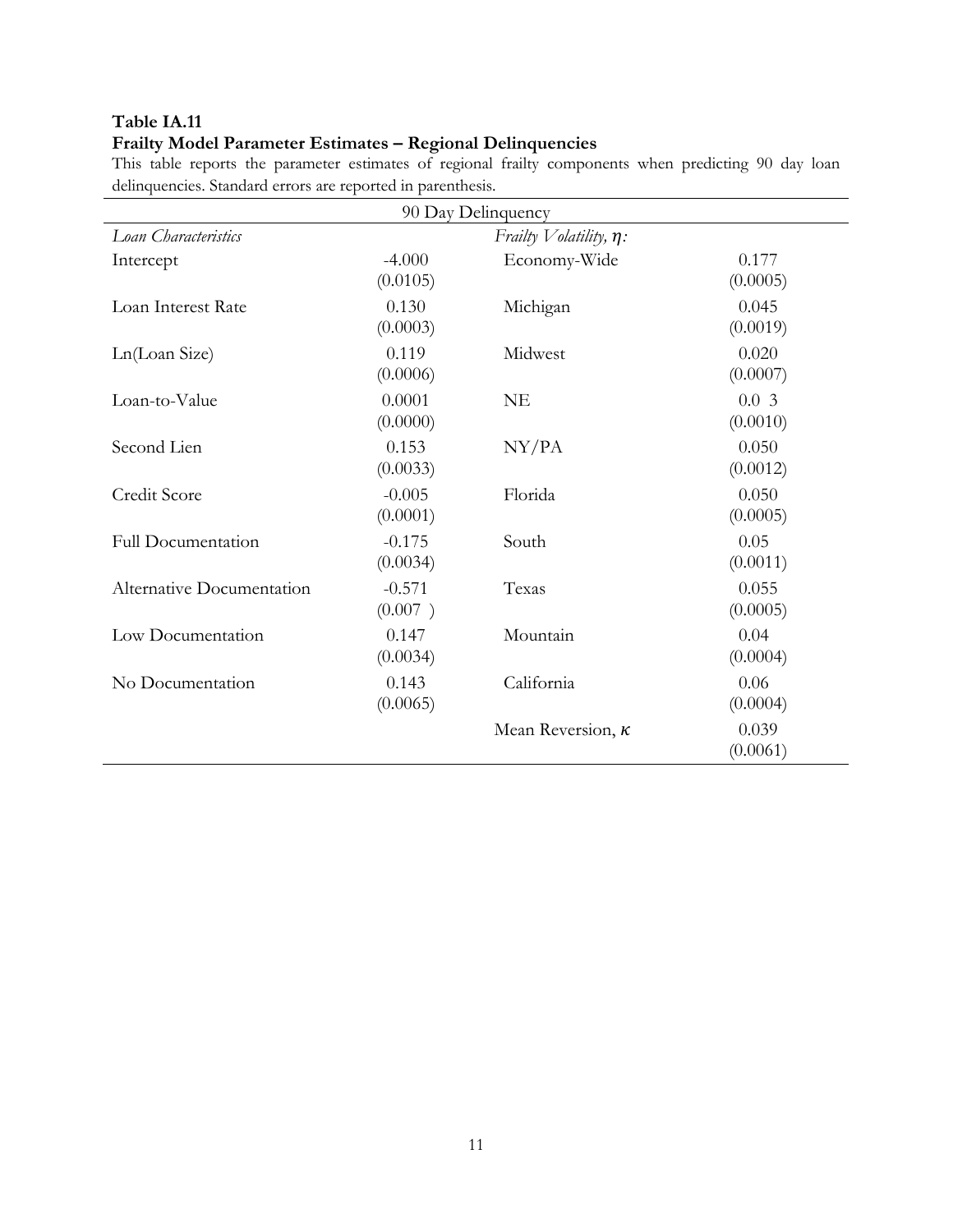#### **Corporate Default Correlations with Parameter Uncertainty**

This table reports the matrix of default correlations when incorporating uncertainty in the parameter estimates. Reported are the pair-wise 5-year default correlation between two bonds of varying credit quality from January 19 6 to December 2012 (Panel A) and January 19 6 to December 2006 (Panel B). Reported are the results of a model including both frailty and rating transitions drawn from their joint distribution. For each draw we draw each model parameter from a normal distribution with a mean equal to the point estimate and a standard deviation equal to the parameter's standard error reported in Table II. We draw 100,000 sample rating transition and frailty paths 60 months in length for each pair of bonds and calculate the default probability of each bond over the 60 month period conditional on its monthly default intensities, and denote the bond as defaulting if a random variable drawn from a uniform distribution with a range of [0,1] is less than the default probability of the bond. We then calculate the default correlation from these 100,000 realizations of bond default.

| ганстл. гип заніріс |           |          |        |            |           |        |           |                       |
|---------------------|-----------|----------|--------|------------|-----------|--------|-----------|-----------------------|
|                     | AAA       | AA       | A      | <b>BBB</b> | <b>BB</b> | B      | CCC       | CC                    |
| AAA                 | 0.0072    |          |        |            |           |        |           |                       |
| AA                  | $0.00\ 0$ | 0.0132   |        |            |           |        |           |                       |
| A                   | 0.0137    | 0.0219   | 0.0227 |            |           |        |           |                       |
| <b>BBB</b>          | 0.0172    | 0.0226   | 0.0306 | 0.0522     |           |        |           |                       |
| <b>BB</b>           | 0.0201    | 0.0316   | 0.0426 | 0.0731     | 0.10      |        |           |                       |
| B                   | 0.0214    | 0.0320   | 0.0477 | 0.079      | 0.1275    | 0.157  |           |                       |
| CCC                 | 0.0200    | 0.0302   | 0.0447 | 0.0775     | 0.1345    | 0.1776 | 0.2110    |                       |
| CC                  | 0.0195    | $0.02$ 7 | 0.0433 | 0.0751     | $0.12\ 0$ | 0.1707 | 0.2140    | 0.2135                |
| Panel B. Pre-2007   |           |          |        |            |           |        |           |                       |
|                     | AAA       | AA       | A      | <b>BBB</b> | <b>BB</b> | B      | CCC       | CC                    |
| AAA                 | 0.002     |          |        |            |           |        |           |                       |
| AA                  | 0.0051    | 0.0072   |        |            |           |        |           |                       |
| A                   | 0.0061    | 0.0094   | 0.0150 |            |           |        |           |                       |
| <b>BBB</b>          | 0.009     | 0.0140   | 0.0214 | 0.039      |           |        |           |                       |
| <b>BB</b>           | 0.0149    | 0.0215   | 0.0327 | 0.0542     | 0.053     |        |           |                       |
| B                   | 0.0166    | 0.0241   | 0.0365 | 0.0621     | 0.1030    | 0.1302 |           |                       |
| CCC                 | 0.0163    | 0.0239   | 0.0373 | 0.063      | 0.1136    | 0.14   | $0.1 - 9$ |                       |
| CC                  | 0.0152    | 0.0222   | 0.0364 | 0.0617     | 0.1072    | 0.1455 | 0.1 75    | 0.1<br>$\overline{0}$ |
|                     |           |          |        |            |           |        |           |                       |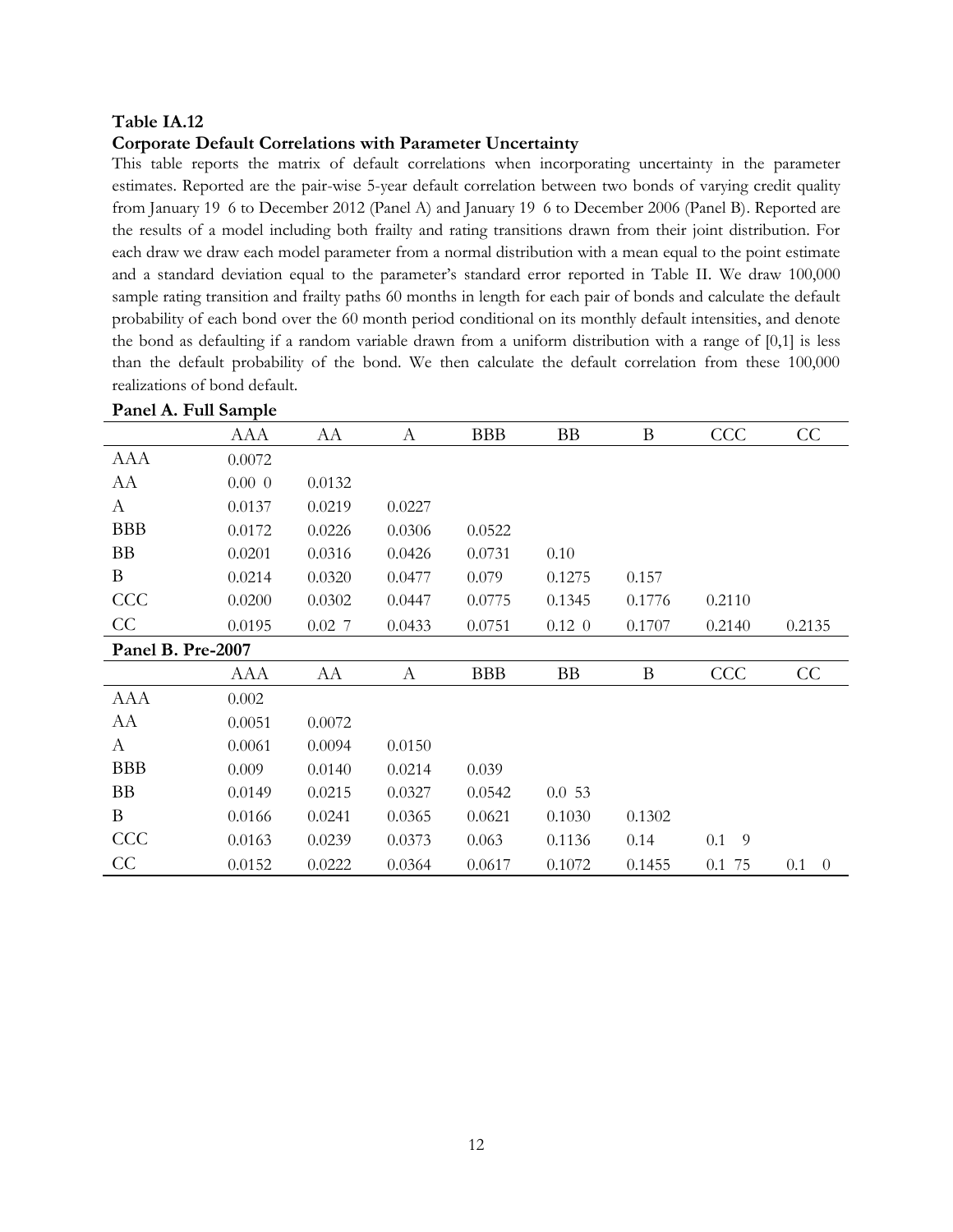

## **Figure IA.1 Asset Correlation versus Default Correlation**

This figure illustrates the relationships between asset correlation and default correlation. The x-axis reports the asset correlation used as an input in the Gaussian Copula and the y-axis reports the average pair-wise default correlation from the simulated asset defaults. A pool of 122 assets, which corresponds to the median number of obligors in our sample of CDOs, was simulated 100,000 times for each asset correlation assumed. Reported are the mappings from asset correlation to default correlation when each assets probability of default is set to the  $25<sup>th</sup>$ ,  $50<sup>th</sup>$ , and  $75<sup>th</sup>$  percentiles of the average underlying collateral probability of default in our sample.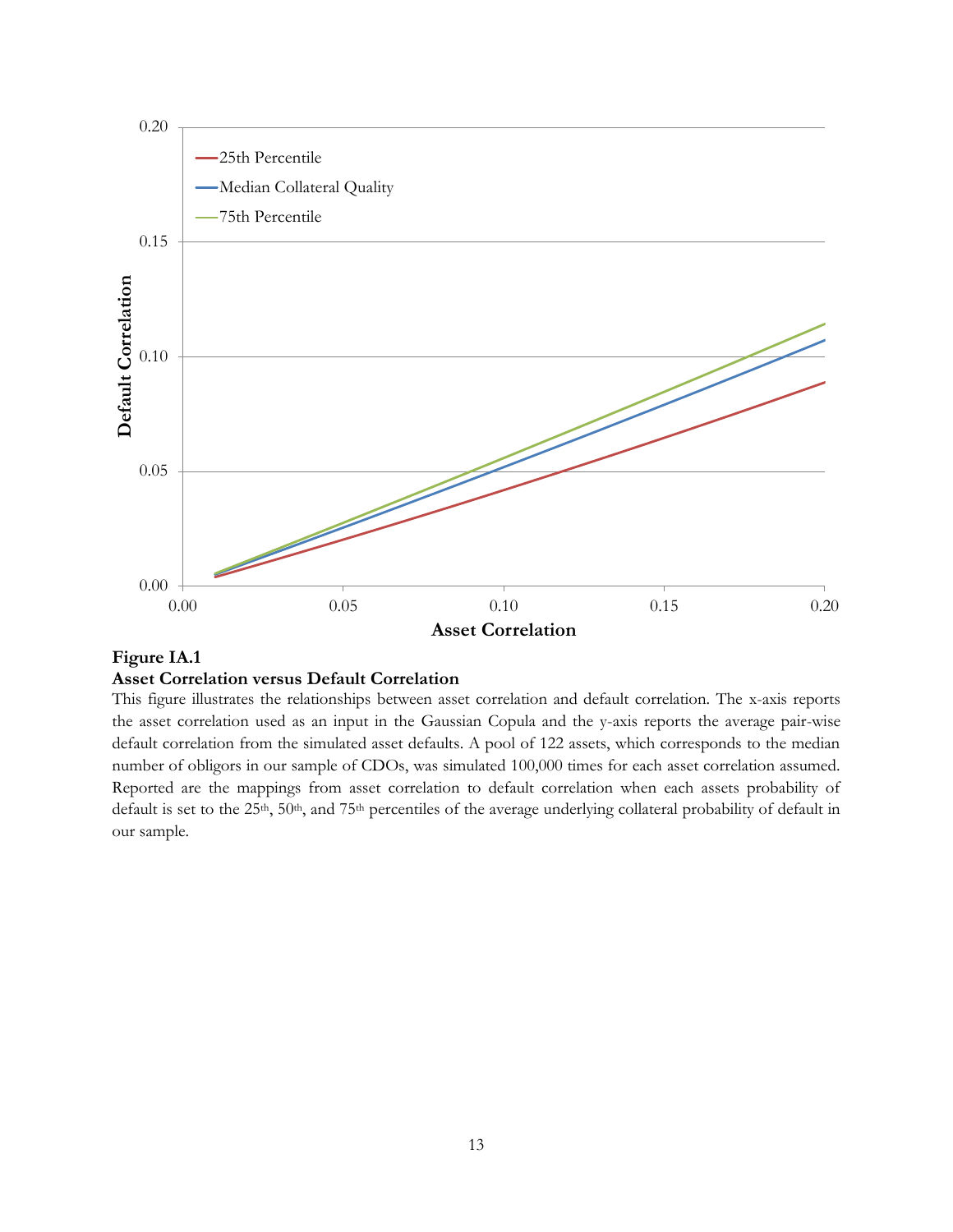

Frailty Path  $-$  Corporate Yield Spread

# **Figure IA.2**

## **Corporate Bond Yield and Estimated Frailty Path**

This figure illustrates the conditional mean of the frailty path from a hazard model fitted using the firm's credit rating lagged by 1 month (solid blue line) and the monthly corporate credit yield spread (dashed red line). 4, 00 paths were drawn from a Gibbs sampler using the estimated coefficients from the fitted frailty and rating transition models reported in Table II. The path has been scaled by the appropriate scaling parameter,  $\eta$ . *Corporate Yield Spread* is the Moody's Seasoned Baa Corporate Bond Yield minus the 30-year Treasury Constant Maturity Rate, both provided by FRED.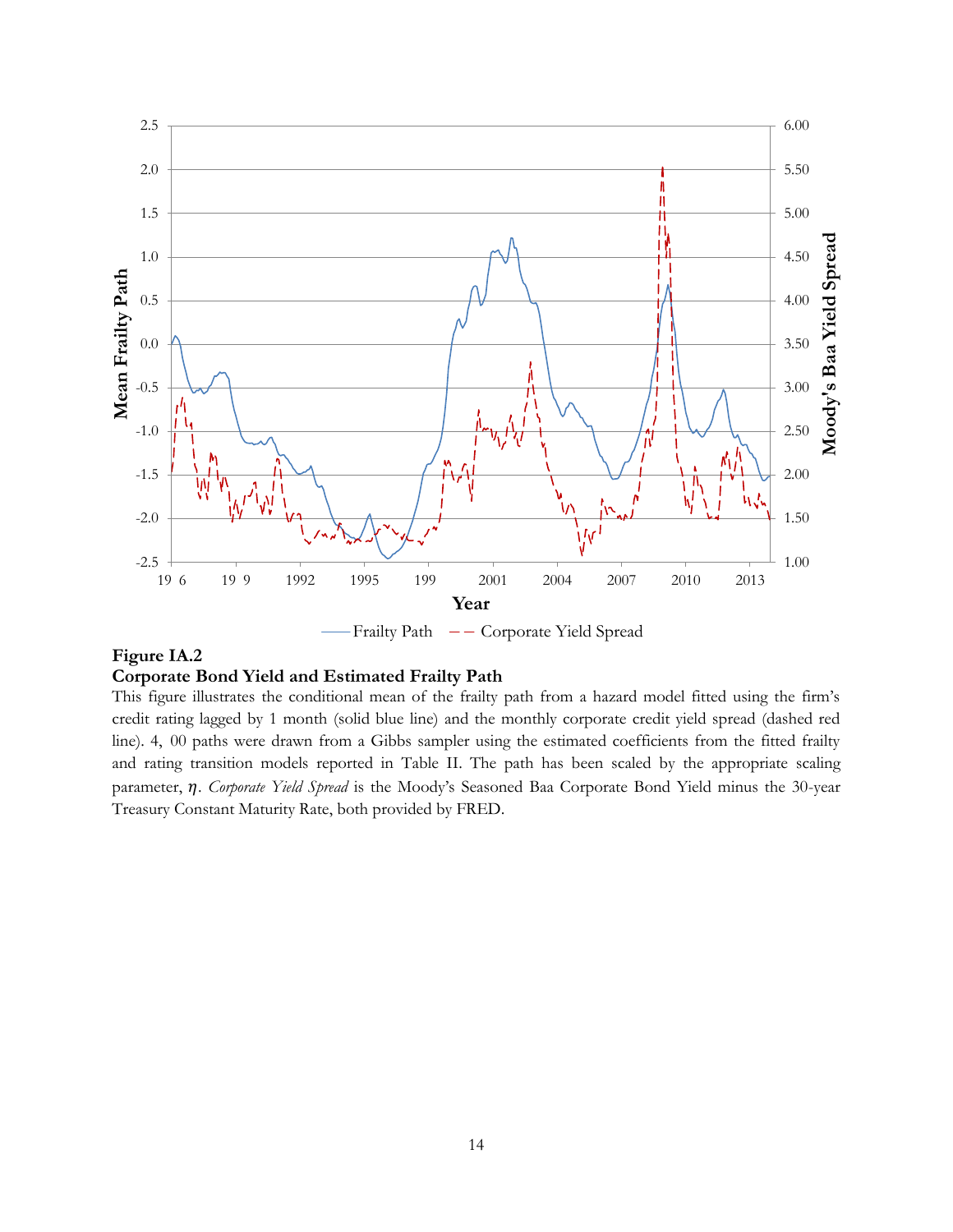

## **Figure IA.3**

### **Estimated Frailty and Rating Transition Paths for ABS Securities**

This figure illustrates the conditional mean of the frailty path from a hazard model fitted using the ABS tranche's credit rating lagged by 1 month (blue line) and the mean path modifying the base transition matrix (red line). 4, 00 paths were drawn from a Gibbs sampler using the estimated coefficients from the fitted frailty and rating transition models reported in Internet Appendix Table IA.5. Each path has been scaled by its respective scaling parameter,  $\eta$ .